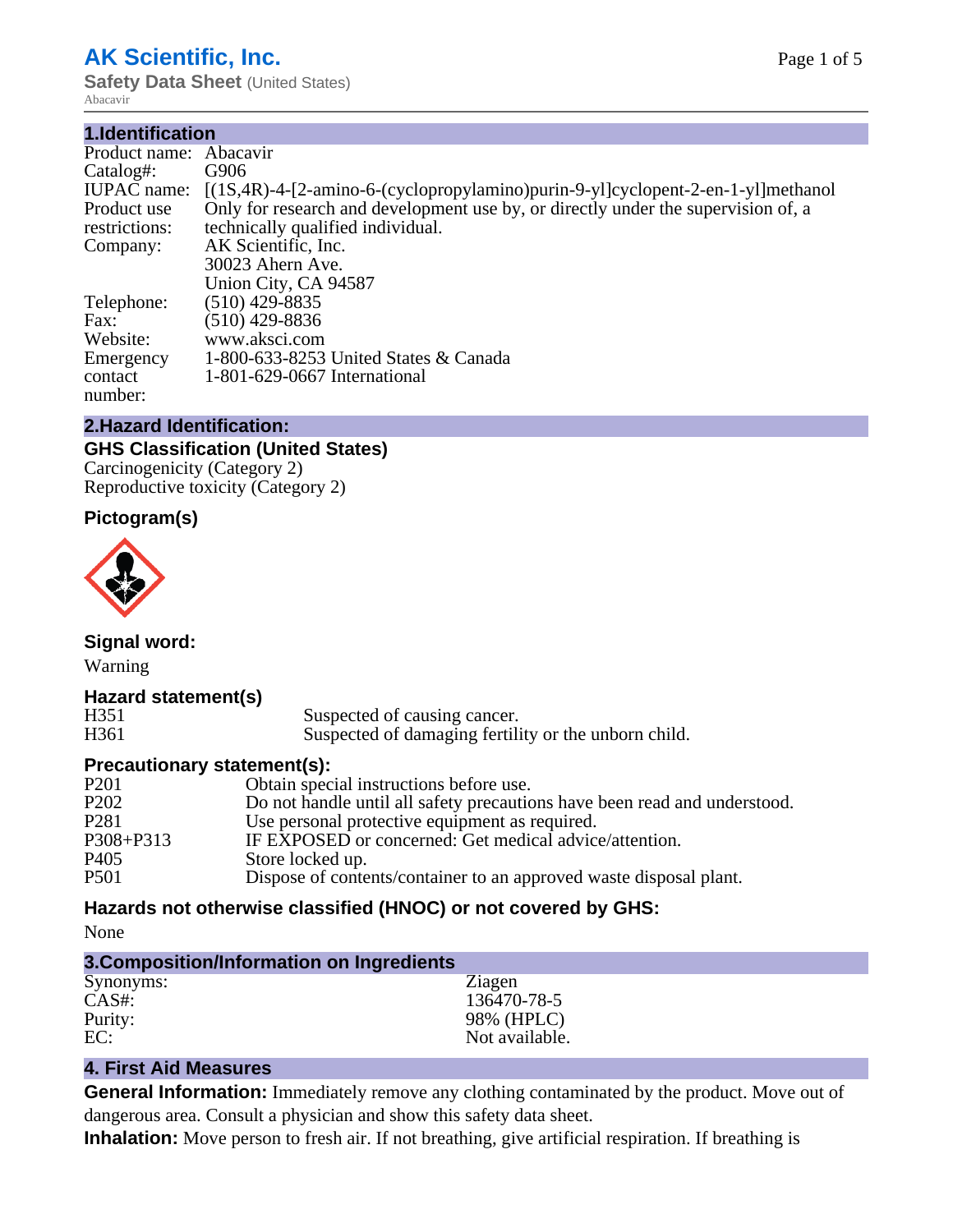difficult, give oxygen. Obtain medical aid.

**Skin contact:** Immediately flush skin with running water for at least 15 minutes while removing contaminated clothing and shoes. Wash clothing before reuse. Obtain medical aid immediately.

**Eye contact:** Immediately flush open eyes with running water for at least 15 minutes. Obtain medical aid immediately.

**Ingestion:** Do NOT induce vomiting without medical advice. Rinse mouth with water. Never administer anything by mouth to an unconscious person. Obtain medical aid immediately.

**Most important symptoms and effects, both acute and delayed:** No further information available. Please see sections 2 and 11.

**Indication of any immediate medical attention and special treatment needed:** No further information available.

# **5. Fire Fighting Measures**

**Suitable extinguishing media:** Use water spray, dry chemical, carbon dioxide, or chemical foam. **Specific hazards arising from the chemical:** Carbon oxides, Nitrogen oxides.

**Advice for firefighters:** As in any fire, wear a NIOSH-approved or equivalent, pressure-demand, self-contained breathing apparatus and full protective gear. During a fire, irritating and highly toxic gases may be generated by thermal decomposition or combustion.

# **6. Accidental Release Measures**

**Personal precautions, protective equipment and emergency procedures:** Wear protective equipment and keep unprotected personnel away. Ensure adequate ventilation. Remove all sources of ignition. Prevent further leak or spill if safe to do so. For personal protective equipment, please refer to section 8.

**Environmental precautions:** Do not let product enter drains, other waterways, or soil.

**Methods and materials for containment and cleaning up:** Prevent further leak or spill if safe to do so. Vacuum, sweep up, or absorb with inert material and place into a suitable disposal container. Consult local regulations for disposal. See section 13 for further disposal information.

# **7. Handling and Storage**

**Precautions for safe handling:** Avoid contact with skin, eyes, and personal clothing. Wash hands thoroughly after handling. Avoid breathing fumes. Use only with adequate ventilation. Wear suitable protective clothing, gloves, and eye/face protection. Keep away from sources of ignition. Minimize dust generation and accumulation. Keep container tightly closed. Open and handle container with care. Do not eat, drink, or smoke while handling.

**Conditions for safe storage, including any incompatibilities:** Store in a tightly-closed container when not in use. Store in a cool, dry, well-ventilated area away from incompatible substances. Keep away from sources of ignition. ,Store long-term at room temperature.

# **8. Exposure Controls/Personal Protection**

#### **Exposure limits:**

| OSHA PEL:         | Not available. |
|-------------------|----------------|
| NIOSH REL:        | Not available. |
| <b>ACGIH TLV:</b> | Not available. |

**Appropriate engineering controls:** Avoid contact with skin, eyes, and clothing. Wash hands before breaks and immediately after handling the product. Facilities storing or utilizing this material should be equipped with an eyewash fountain. Use adequate general and local exhaust ventilation to keep airborne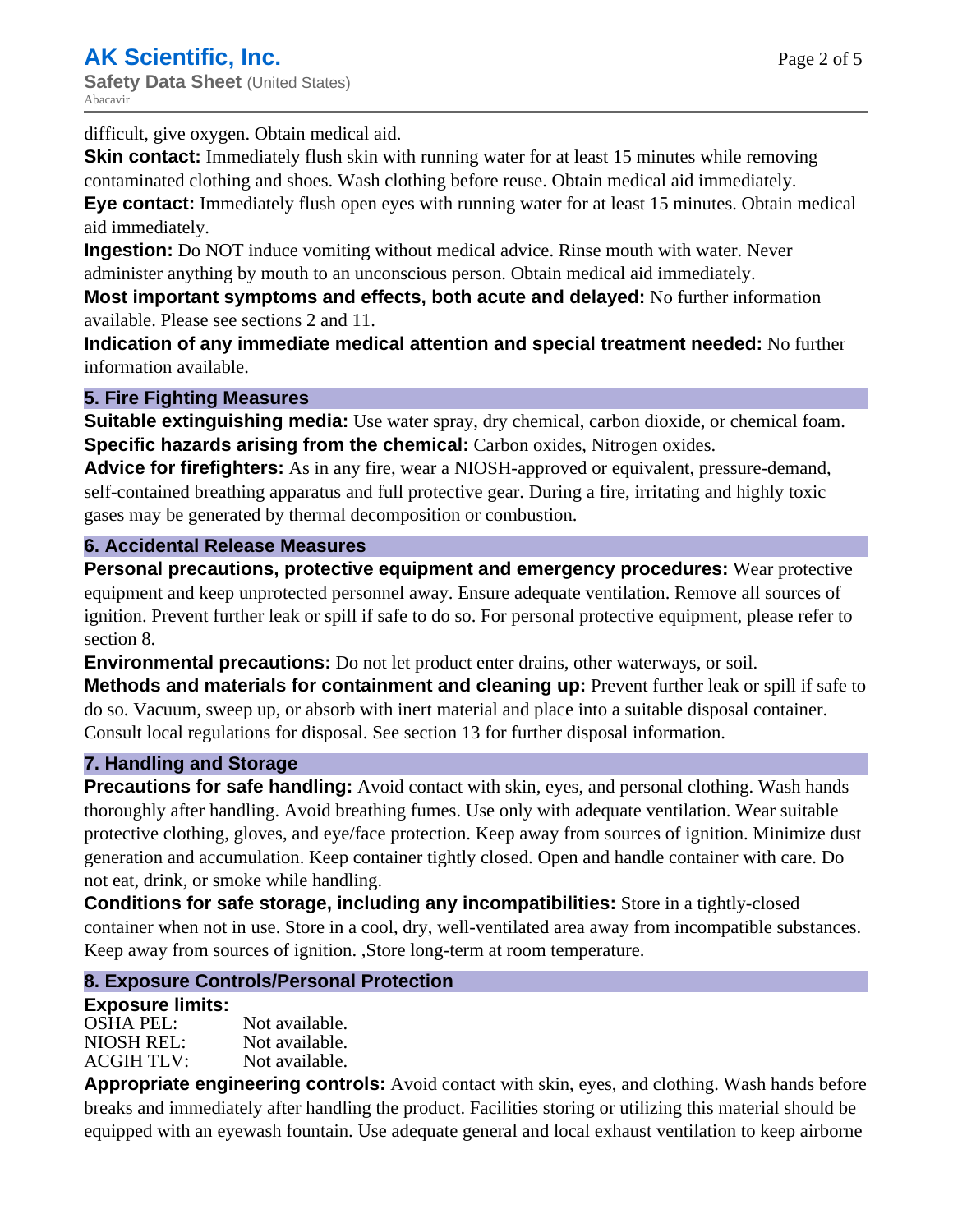# **AK Scientific, Inc.**

**Safety Data Sheet** (United States) Abacavir

#### concentrations low.

#### **Personal protection**

| Eyes:        | Based on an evaluation of the eye or face hazards present, wear chemical splash-resistant<br>safety glasses or goggles with side protection. A face shield may be appropriate in some<br>workplaces. Use eyewear tested and approved under appropriate government standards<br>such as OSHA 29 CFR 1910.133 or EU EN166.                                                                                                |
|--------------|-------------------------------------------------------------------------------------------------------------------------------------------------------------------------------------------------------------------------------------------------------------------------------------------------------------------------------------------------------------------------------------------------------------------------|
| Hands:       | Wear gloves selected based on an evaluation of the possible hazards to hands and skin,<br>the duration of use, the physical conditions of the workplace, and the chemical resistance<br>and physical properties of the glove material.                                                                                                                                                                                  |
|              | Skin and body: Protective clothing must be selected based on the hazards present in the workplace, the<br>physical environment, the duration of exposure, and other factors. No fabric can provide<br>protection against all potential hazards; therefore it is important to select the appropriate<br>protective clothing for each specific hazard. At the minimum, wear a laboratory coat and<br>close-toed footwear. |
| Respiratory: | Respirators are not a substitute for accepted engineering control measures such as<br>enclosure or confinement of the operation, general and local ventilation, and substitution<br>of less toxic materials. When respiratory personal protective equipment is appropriate<br>based on an assessment of respiratory hazards in the workplace, use a NIOSH- or<br>CEN-certified respirator.                              |

#### **9. Physical and Chemical Properties**

| <b>Physical State:</b>            | White to off-white powder |
|-----------------------------------|---------------------------|
| Molecular Formula:                | C14H18N6O                 |
| Molecular Weight:                 | 286.33                    |
| Odor:                             | Not available.            |
| pH:                               | Not available.            |
| <b>Boiling Point Range:</b>       | Not available.            |
| Freezing/Melting Point:           | $155 - 161$ °C            |
| Flash Point:                      | Not available.            |
| <b>Evaporation Rate:</b>          | Not available.            |
| Flammability(solid,gas):          | Please see section 2.     |
| Explosive limits:                 | Not available.            |
| Vapor Pressure:                   | Not available.            |
| Vapor Density:                    | Not available.            |
| Solubility:                       | Not available.            |
| <b>Relative Density:</b>          | 1.708                     |
| Refractive Index:                 | 1.864                     |
| Volatility:                       | Not available.            |
| <b>Auto-ignition Temperature:</b> | Not available.            |
| Decomposition Temperature:        | Not available.            |
| <b>Partition Coefficient:</b>     | Not available.            |
|                                   |                           |

# **10. Stability and Reactivity**

Reactivity: Not available.<br>
Chemical stability: Stable under re Possibility of hazardous reactions: Not available.<br>
Conditions to avoid: Dust generation. Conditions to avoid:<br>Incompatible materials: Hazardous decomposition products:

Stable under recommended temperatures and pressures.<br>Not available. Strong oxidizing agents.<br>Carbon oxides, Nitrogen oxides.

# **11. Toxicological Information**

RTECS# Not available.<br>Acute toxicity: Not available. Acute toxicity: Routes of exposure: Inhalation,eye contact,skin contact,ingestion. Symptoms related to the physical,chemical and toxicological characteristics:

Skin contact may result in inflammation characterized by itching, scaling, reddening,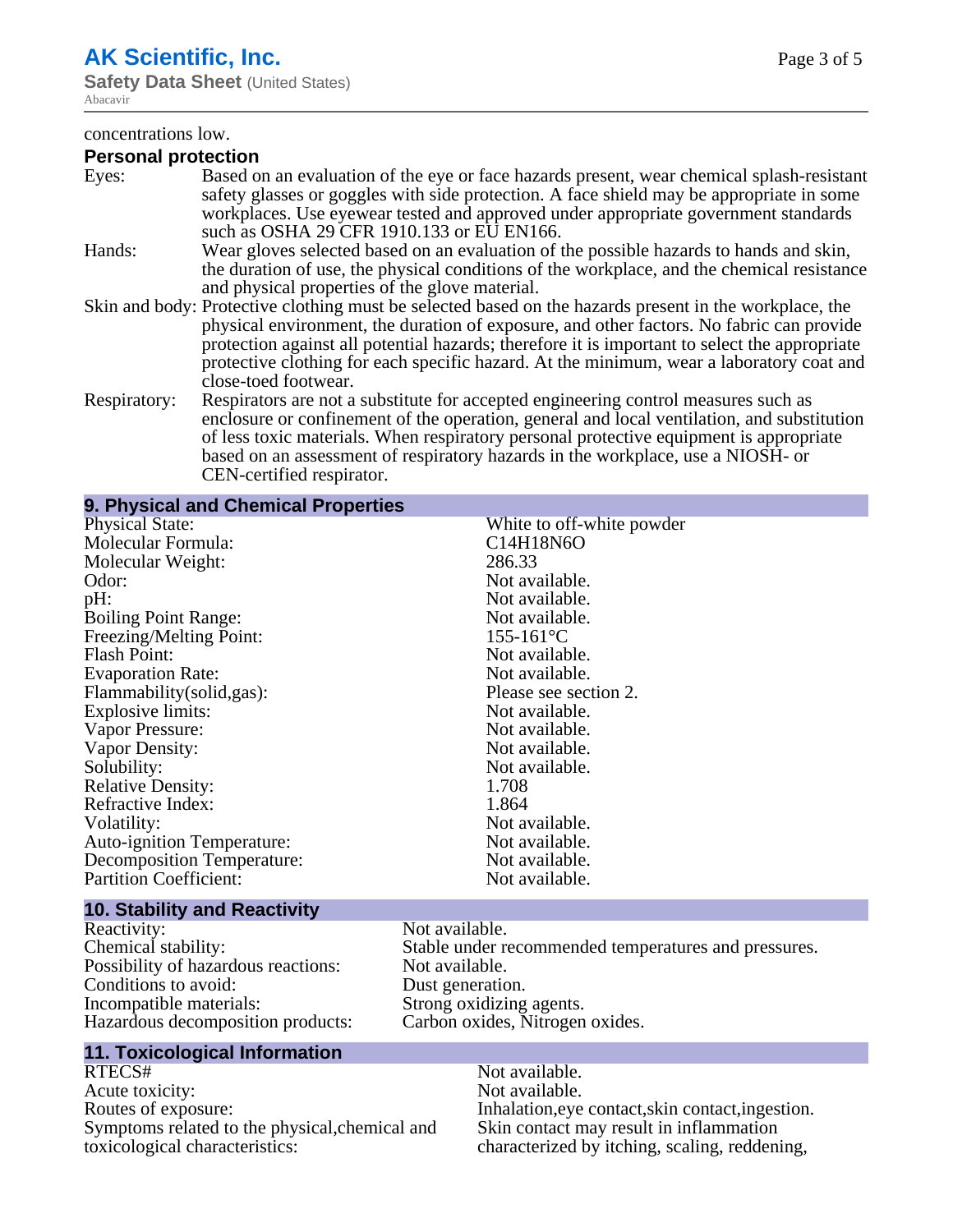blistering, pain or dryness. Eye contact may result in redness, pain or severe eye damage. Inhalation may cause irritation of the lungs and respiratory system. Overexposure may result in serious illness or death.

#### **Carcinogenicity**

IARC: Not classified. NTP:<br>
OSHA: Not listed.<br>
Not listed. Not listed. Acute toxic effects: Inflammation of the eye is characterized by redness, watering, and itching. Skin inflammation is characterized by itching, scaling, reddening, or, occasionally, blistering.

| <b>12. Ecological Information</b> |                |
|-----------------------------------|----------------|
| Ecotoxicity:                      | Not available. |
| Persistence and degradability:    | Not available. |
| Bioaccumulative potential:        | Not available. |
| Mobility in soil:                 | Not available. |
| Other adverse effects:            | Not available. |

#### **13. Disposal Considerations**

Disposal of waste: Chemical waste generators must determine whether a discarded chemical is classified as hazardous waste. US EPA guidelines for the classification determination are listed in 40 CFR 261.3. Additionally, waste generators must consult state and local hazardous waste regulations to ensure complete and accurate classification. Observe all federal, state and local regulations when disposing of the substance.

Disposal of packaging: Do not reuse containers. Dispose of as unused product.

#### **14. Transportation Information**

| <b>DOT (United States)</b> |                |
|----------------------------|----------------|
| UN number:                 | Not hazmat     |
| Proper shipping name:      | Not available. |
| Transport hazard class:    | Not available. |
| Packing group:             | Not available. |
| IATA                       |                |
| <b>UN Number:</b>          | Not DG         |
| Proper shipping name:      | Not available. |
| Transport hazard class:    | Not available. |
| Packing group:             | Not available. |

#### **15. Regulatory Information**

#### **TSCA (United States)**

This product is NOT on the EPA Toxic Substance Control Act (TSCA) inventory. The product is supplied solely for use in research and development by or under the supervision of a technically qualified individual as defined in 40 CFR § 720 et seq. The health risks have not been fully determined. Any information that is or becomes available will be supplied on the SDS.

| California Proposition 65: | Not Available |  |
|----------------------------|---------------|--|
| NFPA Rating:               | Health:       |  |
|                            | Flammability: |  |
|                            | Instability:  |  |